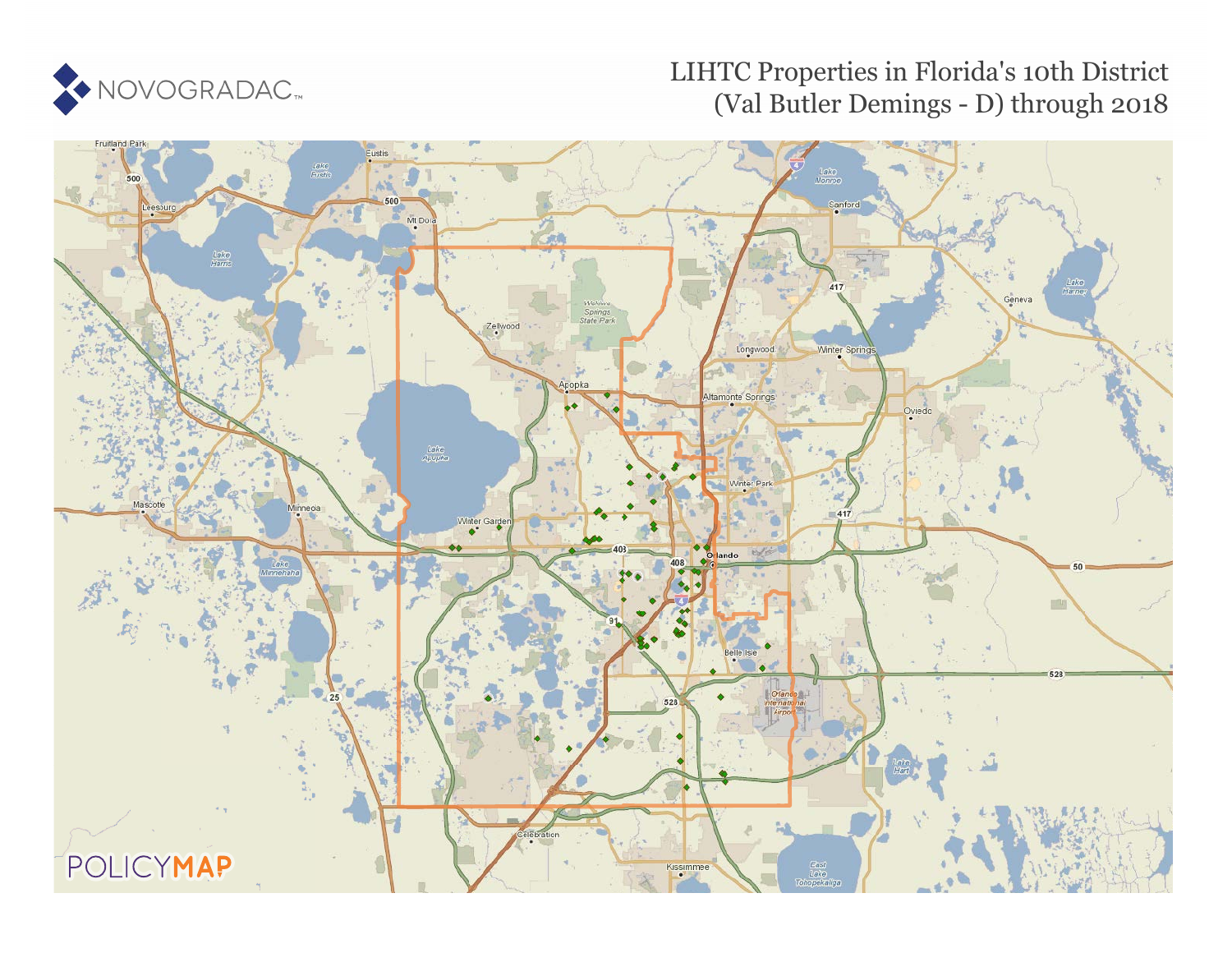| <b>Project Name</b>                                | <b>Address</b>                                    | <b>City</b>    | <b>State</b> | <b>Zip Code</b> | Nonprofit<br><b>Sponsor</b> | <b>Allocation</b><br>Year | Annual<br><b>Allocated</b><br>Amount | in Service | <b>Year Placed Construction</b><br><b>Type</b> | <b>Total</b><br><b>Units</b> | Low<br>Income<br><b>Units</b> | <b>Rent or</b><br>Income<br><b>Ceiling</b> | <b>Credit</b><br><b>Percentag Exempt</b><br>$\bullet$ | Tax-<br><b>Bond</b> | <b>HUD Multi-</b><br><b>Family</b><br><b>Financing/Rent</b><br>al Assistance |
|----------------------------------------------------|---------------------------------------------------|----------------|--------------|-----------------|-----------------------------|---------------------------|--------------------------------------|------------|------------------------------------------------|------------------------------|-------------------------------|--------------------------------------------|-------------------------------------------------------|---------------------|------------------------------------------------------------------------------|
| POINTE VISTA I                                     | 5455 POINTE<br>VISTA CIR                          | <b>ORLANDO</b> | FL.          | 32839           | No                          | 1997                      | \$0                                  | 1997       | <b>New Construction</b>                        | 100                          | 100                           |                                            | 70%<br>present<br>value                               | No                  |                                                                              |
| CARIBBEAN KEY APTS 4700 CASON<br>COVE DR           |                                                   | ORLANDO        | FL.          | 32811           | No                          | 1998                      | \$0                                  | 1998       | New Construction                               | 352                          | 351                           |                                            | 30%<br>present<br>value                               | Yes                 |                                                                              |
| POINTE VISTA APTS 5327 POINTE<br>II                | VISTA CIR                                         | <b>ORLANDO</b> | FL           | 32839           | $\rm No$                    | 1998                      | \$0                                  | 1998       | <b>New Construction</b>                        | 288                          | 286                           |                                            | 30%<br>present<br>value                               | Yes                 |                                                                              |
| <b>TIMBER SOUND</b>                                | $4927$ RALEIGH $\,$ ORLANDO $\,$<br><b>STREET</b> |                | FL.          | 32811           | No                          | 2016                      | \$331,533                            | 1998       | New Construction                               | 80                           | 80                            | 60% AMGI                                   | 30%<br>present<br>value                               | No                  |                                                                              |
| <b>WATER VIEW CLUB</b><br><b>APTS</b>              | 4937 CASON<br><b>COVE DR</b>                      | <b>ORLANDO</b> | FL           | 32811           | $\mathbf{N}\mathbf{o}$      | 1998                      | \$0                                  | 1998       | <b>New Construction</b>                        | 172                          | 170                           |                                            | 30 %<br>present<br>value                              | Yes                 |                                                                              |
| TIMBER SOUND APTS 4927 RALEIGH ORLANDO<br>PHASE II | ST                                                |                | ${\rm FL}$   | 32811           | $\mathbf{N}\mathbf{o}$      | 1998                      | \$0                                  | 1998       | <b>New Construction</b>                        | 160                          | 160                           |                                            | 70%<br>present<br>value                               | No                  |                                                                              |
| <b>BEACON HILL</b>                                 | 7493 BEACON<br><b>HILL LOOP</b>                   | ORLANDO        | FL           | 32818           | No                          | 1999                      | \$0                                  | 1999       | <b>New Construction</b>                        | 192                          | 192                           |                                            | 30 %<br>present<br>value                              | Yes                 |                                                                              |
| <b>BUCHANAN BAY</b>                                | 1813<br><b>BUCHANAN</b><br><b>BAY CIR</b>         | <b>ORLANDO</b> | FL.          | 32839           | No                          | 2000                      | \$0                                  | 1999       | <b>New Construction</b>                        | 228                          | 228                           |                                            | 30 %<br>present<br>value                              | Yes                 |                                                                              |
| BUENA VISTA PLACE 8825 BUENA PL WINDERMERE         |                                                   |                | - FL         | 34786           | No                          | 2000                      | \$0                                  | 1999       | <b>New Construction</b>                        | 256                          | 256                           |                                            | 70%<br>present<br>value                               | No                  |                                                                              |
| DUNWOODIE PLACE DUNWOODIE ORLANDO                  | 4213<br><b>BLVD</b>                               |                | FL.          | 32839           | No                          | 2000                      | \$0                                  | 1999       | Acquisition and<br>Rehab                       | 172                          | 172                           |                                            | 30%<br>present<br>value                               | Yes                 |                                                                              |
| FALCON TRACE APTS PEREGRINE ORLANDO                | 1612<br><b>FALCONS WAY</b>                        |                | FL           | 32837           | No                          | 1999                      | \$0                                  | 1999       | <b>New Construction</b>                        | 252                          | 251                           |                                            | 30%<br>present<br>value                               | Yes                 |                                                                              |
| LAKE WESTON POINT 2201 WESTON ORLANDO              |                                                   |                | FL.          | 32810           | No                          | 1998                      | \$0                                  | 1999       | <b>New Construction</b>                        | 240                          | 240                           |                                            | 70%<br>present<br>value                               | No                  |                                                                              |
| <b>ALTA WESTGATE</b>                               | 2411N<br><b>HIAWASSEE</b><br>RD                   | <b>ORLANDO</b> | FL.          | 32818           |                             | 2008                      | \$0                                  | 2007       | Not Indicated                                  | 240                          | 240                           |                                            | 30%<br>present<br>value                               | Yes                 |                                                                              |

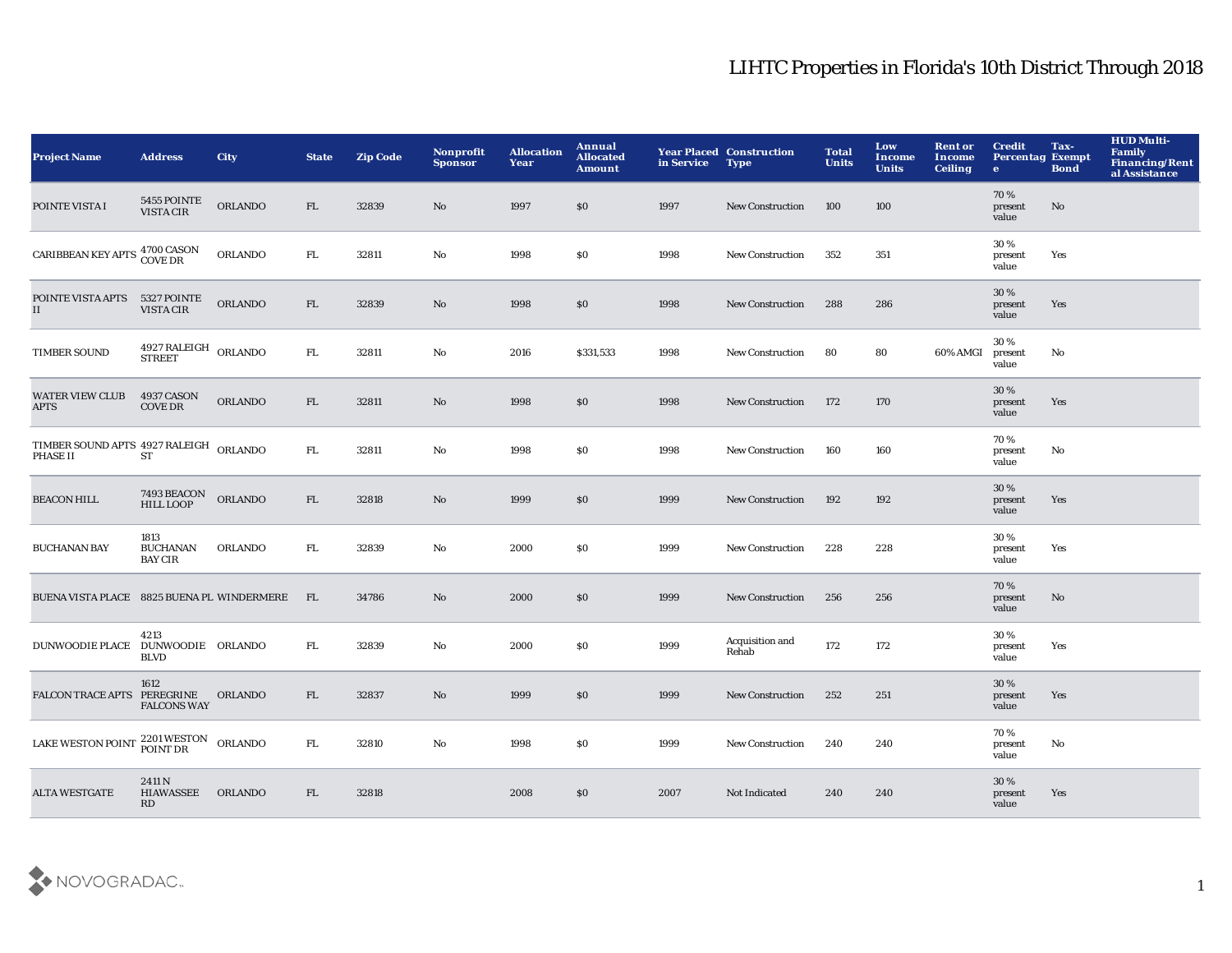| <b>Project Name</b>                                                 | <b>Address</b>                                 | <b>City</b>                   | <b>State</b> | <b>Zip Code</b> | Nonprofit<br><b>Sponsor</b> | <b>Allocation</b><br>Year | Annual<br><b>Allocated</b><br><b>Amount</b> | in Service           | <b>Year Placed Construction</b><br><b>Type</b> | <b>Total</b><br><b>Units</b> | Low<br><b>Income</b><br><b>Units</b> | <b>Rent or</b><br><b>Income</b><br><b>Ceiling</b> | <b>Credit</b><br><b>Percentag Exempt</b><br>$\bullet$ | Tax-<br><b>Bond</b> | <b>HUD Multi-</b><br>Family<br><b>Financing/Rent</b><br>al Assistance |
|---------------------------------------------------------------------|------------------------------------------------|-------------------------------|--------------|-----------------|-----------------------------|---------------------------|---------------------------------------------|----------------------|------------------------------------------------|------------------------------|--------------------------------------|---------------------------------------------------|-------------------------------------------------------|---------------------|-----------------------------------------------------------------------|
| <b>FOUNTAINS AT</b><br><b>MILLENIA I</b>                            | $5316\rm~MHz NIA$ $\rm~ORLANDO$<br><b>BLVD</b> |                               | FL.          | 32839           | No                          | 2009                      | \$2,010,000                                 | 2008                 | <b>New Construction</b>                        | 162                          | 145                                  | 60% AMGI                                          | 70%<br>present<br>value                               | No                  |                                                                       |
| <b>FOUNTAINS AT</b><br><b>MILLENIA II</b>                           | $5316\rm~MHz NIA$ $\rm~ORLANDO$ $\rm BLVD$     |                               | FL           | 32839           | No                          | 2009                      | \$251,642                                   | 2008                 | <b>New Construction</b>                        | 32                           | 32                                   | 60% AMGI                                          | 30%<br>present<br>value                               | Yes                 |                                                                       |
| <b>FOUNTAINS AT</b><br><b>MILLENIA III</b>                          | $5316\rm~MHz NIA$ ORLANDO BOULEVARD            |                               | FL.          | 32839           | No                          | 2009                      | \$650,869                                   | 2008                 | <b>New Construction</b>                        | 82                           | 58                                   | 60% AMGI                                          | 30%<br>present<br>value                               | Yes                 |                                                                       |
| <b>FOUNTAINS AT</b><br><b>MILLENIA IV</b>                           | 5316 MILLENIA ORLANDO<br><b>BLVD</b>           |                               | FL           | 32839           | No                          | 2009                      | \$781,050                                   | 2008                 | <b>New Construction</b>                        | 100                          | 100                                  | 60% AMGI                                          | 30%<br>present<br>value                               | Yes                 |                                                                       |
| <b>VILLAS AT CARVER</b><br>PARK                                     | 854 CARVER<br><b>PARK ST</b>                   | <b>ORLANDO</b>                | FL.          | 32805           | No                          | 2009                      | \$511,016                                   | 2009                 | New Construction                               | 64                           | 64                                   | 60% AMGI                                          | 30%<br>present<br>value                               | Yes                 |                                                                       |
| <b>LANDINGS AT</b><br><b>CARVER PARK</b>                            | 1190 CONLEY<br><b>ST</b>                       | <b>ORLANDO</b>                | FL           | 32805           | No                          | 2011                      | \$567,803                                   | 2009                 | <b>New Construction</b>                        | 56                           | 56                                   | 60% AMGI                                          | 30%<br>present<br>value                               | Yes                 |                                                                       |
| <b>CROSSROADS</b>                                                   | 4381<br>CROSSROADS ORLANDO<br><b>CT</b>        |                               | FL.          | 32811           | $\mathbf{No}$               | 2012                      | \$348,450                                   | 2011                 | Acquisition and<br>Rehab                       | 94                           | 94                                   | 60% AMGI                                          | 30%<br>present<br>value                               | Yes                 |                                                                       |
| <b>NORTHBRIDGE APT</b><br><b>HOMES ON</b><br><b>MILLENIA LAKE I</b> | 4902<br><b>MILLENIA</b><br><b>BLVD</b>         | <b>ORLANDO</b>                | FL           | 32839           |                             | Insufficient<br>Data      | \$0                                         | Insufficient<br>Data | Not Indicated                                  | 81                           | $\mathbf 0$                          |                                                   | Not<br>Indicated                                      |                     |                                                                       |
| <b>TAYLOR</b>                                                       | 131 E 15TH ST APOPKA                           |                               | ${\rm FL}$   | 32703           |                             | Insufficient<br>Data      | \$0                                         | Insufficient<br>Data | Not Indicated                                  | 101                          | $\bf{0}$                             |                                                   | Not<br>Indicated                                      |                     |                                                                       |
| <b>BAY POINTE</b>                                                   | <b>ST</b>                                      | 1053 HORIZON WINTER GARDEN FL |              | 34787           | Yes                         | 1989                      | \$0                                         | Insufficient<br>Data | <b>New Construction</b>                        | 60                           | 60                                   |                                                   | Not<br>Indicated                                      |                     |                                                                       |
| LAUREL HILLS<br>VILLAS II                                           | <b>7010 BALBOA</b><br>DR                       | <b>ORLANDO</b>                | FL.          | 32818           | Yes                         | 1989                      | \$0                                         | Insufficient<br>Data | New Construction                               | 40                           | $\bf{0}$                             |                                                   | Not<br>Indicated                                      |                     |                                                                       |
| <b>LANDINGS AT</b><br><b>TIMBERLEAF</b>                             | 5435<br>TIMBERLEAF ORLANDO<br><b>BLVD</b>      |                               | FL           | 32811           | No                          | 2012                      | \$729,043                                   | 2011                 | Acquisition and<br>Rehab                       | 240                          | 240                                  | 60% AMGI                                          | <b>Both 30%</b><br>and 70%<br>present<br>value        | Yes                 |                                                                       |
| <b>LAKE SHERWOOD</b>                                                | 1724 LONDON<br>CREST DR                        | <b>ORLANDO</b>                | FL.          | 32818           | No                          | 2012                      | \$699,459                                   | 2012                 | <b>New Construction</b>                        | 90                           | 90                                   | 60% AMGI                                          | 30%<br>present<br>value                               | Yes                 | No                                                                    |

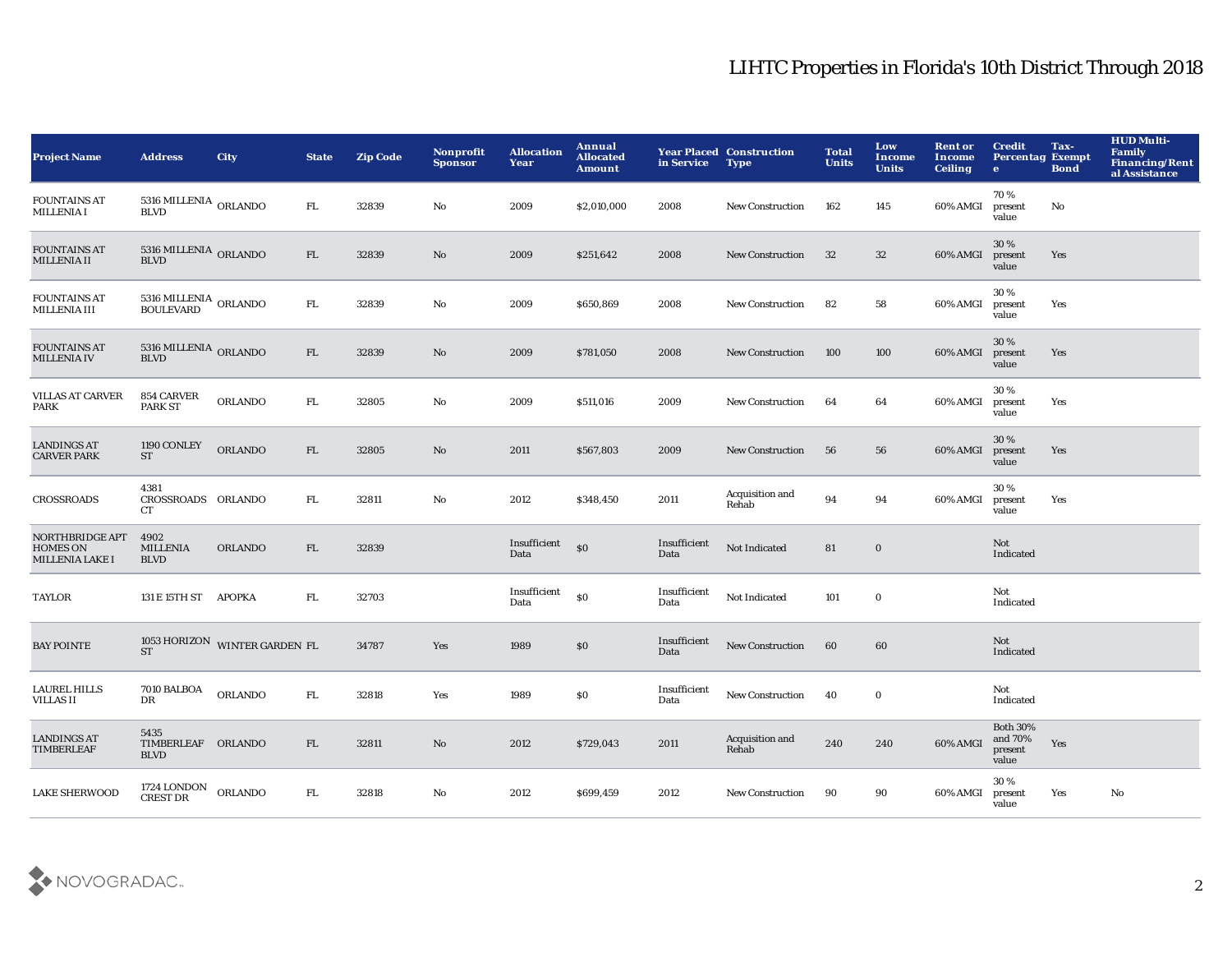| <b>Project Name</b>                  | <b>Address</b>                                              | <b>City</b>      | <b>State</b> | <b>Zip Code</b> | <b>Nonprofit</b><br><b>Sponsor</b> | <b>Allocation</b><br>Year | Annual<br><b>Allocated</b><br><b>Amount</b> | in Service           | <b>Year Placed Construction</b><br><b>Type</b> | <b>Total</b><br><b>Units</b> | Low<br><b>Income</b><br><b>Units</b> | <b>Rent or</b><br>Income<br><b>Ceiling</b> | <b>Credit</b><br><b>Percentag Exempt</b><br>$\mathbf{e}$ | Tax-<br><b>Bond</b> | <b>HUD Multi-</b><br><b>Family</b><br>Financing/Rent<br>al Assistance |
|--------------------------------------|-------------------------------------------------------------|------------------|--------------|-----------------|------------------------------------|---------------------------|---------------------------------------------|----------------------|------------------------------------------------|------------------------------|--------------------------------------|--------------------------------------------|----------------------------------------------------------|---------------------|-----------------------------------------------------------------------|
| <b>OAK HARBOR</b>                    | $5770\,$ HARBOR $\,$ ORLANDO CHASE CIRCLE $\,$ ORLANDO $\,$ |                  | FL           | 32839           | No                                 | 2012                      | \$522,522                                   | 2012                 | Acquisition and<br>Rehab                       | 176                          | 176                                  | 60% AMGI                                   | 30 %<br>present<br>value                                 | Yes                 | $\mathbf{N}\mathbf{o}$                                                |
| <b>EMERALD VILLAS</b>                | $5450\,$ CHOLLA $\,$ ORLANDO<br><b>WAY</b>                  |                  | ${\rm FL}$   | 32808           |                                    | 2014                      | \$0                                         | 2012                 | Not Indicated                                  | 264                          | 264                                  |                                            | 30%<br>present<br>value                                  | Yes                 |                                                                       |
| <b>NASSAU BAY I</b>                  | 5200 N.<br>ORANGE<br><b>BLOSSOM</b><br>TRAIL                | ORLANDO          | FL           | 32810           | No                                 | 2011                      | \$1,890,265                                 | 2014                 | Not Indicated                                  | 252                          | 252                                  | 60% AMGI                                   | 30%<br>present<br>value                                  | Yes                 |                                                                       |
| NINETEENTH ST<br><b>DUPLEX</b>       | 826 19TH ST                                                 | <b>ORLANDO</b>   | ${\rm FL}$   | 32805           | No                                 | 1988                      | \$0                                         | Insufficient<br>Data | Not Indicated                                  | $\boldsymbol{2}$             | $\boldsymbol{2}$                     |                                            | Not<br>Indicated                                         |                     |                                                                       |
| PINE CLUB                            | 1417 S<br>KIRKMAN RD                                        | ORLANDO          | FL           | 32811           | No                                 | 1989                      | $\$0$                                       | Insufficient<br>Data | Not Indicated                                  | 312                          | 312                                  |                                            | Not<br>Indicated                                         |                     |                                                                       |
| ROSEMONT CRESTE 5224 LONG RD ORLANDO |                                                             |                  | FL.          | 32808           | No                                 | 1989                      | \$0                                         | Insufficient<br>Data | <b>New Construction</b>                        | 206                          | 206                                  |                                            | Not<br>Indicated                                         |                     |                                                                       |
| <b>COUNTRY GARDEN</b>                | 15122 W<br>COLONIAL DR                                      | WINTER GARDEN FL |              | 34787           | No                                 | 1991                      | $\$0$                                       | 1992                 | <b>New Construction</b>                        | 184                          | 184                                  |                                            | 70%<br>present<br>value                                  | No                  |                                                                       |
| <b>FOREST EDGE APTS</b>              | $2201\, \rm{WESTON}$ $\,$ ORLANDO<br>LN                     |                  | ${\rm FL}$   | 32810           | Yes                                | 1990                      | \$0                                         | 1992                 | New Construction                               | 48                           | 48                                   |                                            | 70%<br>present<br>value                                  | No                  |                                                                       |
| <b>HIGHLAND OAKS</b><br><b>APTS</b>  | <b>4805 N PINE</b><br><b>HILLS RD</b>                       | <b>ORLANDO</b>   | FL           | 32808           | No                                 | 1990                      | $\$0$                                       | 1992                 | <b>New Construction</b>                        | 216                          | 216                                  |                                            | 70%<br>present<br>value                                  | No                  |                                                                       |
| RIDGE CLUB I                         | 4626 OAK<br><b>HAVEN DR</b>                                 | <b>ORLANDO</b>   | FL.          | 32839           | $\mathbf{N}\mathbf{o}$             | 1994                      | \$0                                         | 1993                 | New Construction                               | 216                          | 216                                  |                                            | 70%<br>present<br>value                                  | No                  |                                                                       |
| <b>LEXINGTON COURT</b>               | <b>315 WEST</b><br>CONCORD<br><b>STREET</b>                 | ORLANDO          | ${\rm FL}$   | 32801           | $\mathbf{No}$                      | Insufficient<br>Data      | \$2,110,000                                 | 2015                 | <b>New Construction</b>                        | 104                          | 97                                   | 60% AMGI                                   | 30%<br>present<br>value                                  | No                  |                                                                       |
| <b>LANDSTAR PARK</b>                 | 1001<br>LANDSTAR<br><b>PARK DRIVE</b>                       | <b>ORLANDO</b>   | FL.          | 32824           | No                                 | 2015                      | \$1,114,048                                 | 2016                 | <b>New Construction</b>                        | 156                          | 156                                  | 60% AMGI                                   | 30%<br>present<br>value                                  | Yes                 |                                                                       |
| BRIXTON LANDING 442 E 13TH ST APOPKA |                                                             |                  | FL           | 32703           | No                                 | 2015                      | \$1,330,000                                 | 2018                 | <b>New Construction</b>                        | 80                           | $\bf{0}$                             | 60% AMGI                                   | 70 %<br>present<br>value                                 |                     |                                                                       |

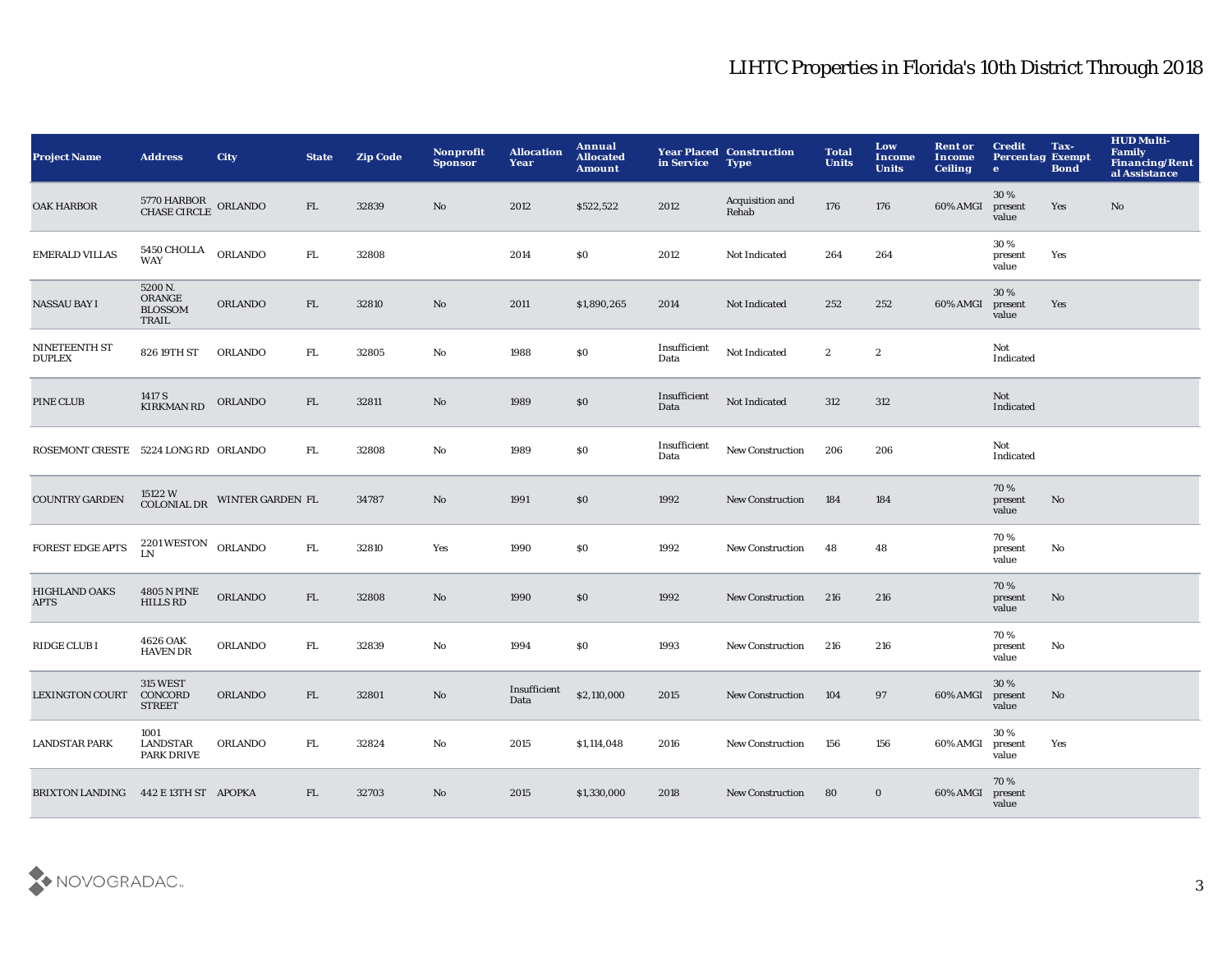| <b>Project Name</b>                  | <b>Address</b>                                                            | <b>City</b>    | <b>State</b> | <b>Zip Code</b> | <b>Nonprofit</b><br><b>Sponsor</b> | <b>Allocation</b><br>Year | Annual<br><b>Allocated</b><br><b>Amount</b> | in Service | <b>Year Placed Construction</b><br><b>Type</b> | <b>Total</b><br><b>Units</b> | Low<br><b>Income</b><br><b>Units</b> | <b>Rent or</b><br>Income<br><b>Ceiling</b> | <b>Credit</b><br><b>Percentag Exempt</b><br>$\bullet$ | Tax-<br><b>Bond</b> | <b>HUD Multi-</b><br>Family<br><b>Financing/Rent</b><br>al Assistance |
|--------------------------------------|---------------------------------------------------------------------------|----------------|--------------|-----------------|------------------------------------|---------------------------|---------------------------------------------|------------|------------------------------------------------|------------------------------|--------------------------------------|--------------------------------------------|-------------------------------------------------------|---------------------|-----------------------------------------------------------------------|
| PENDANA AT WEST<br><b>LAKES</b>      | 2021 ORANGE<br><b>CENTER</b><br><b>BOULEVARD</b>                          | <b>ORLANDO</b> | FL.          | 32805           | Yes                                | 2015                      | \$2,110,000                                 | 2018       | Not Indicated                                  | 200                          | $\bf{0}$                             | 60% AMGI                                   | 70%<br>present<br>value                               |                     |                                                                       |
| <b>WELLINGTON PARK</b>               | <b>1225 APLEY</b><br><b>CIRCLE</b>                                        | <b>APOPKA</b>  | FL           | 32703           | No                                 | 2016                      | \$2,060,000                                 | 2018       | Not Indicated                                  | 120                          | $\bf{0}$                             | 60% AMGI                                   | 70%<br>present<br>value                               |                     |                                                                       |
| <b>NASSAU BAY II</b>                 | 5200 N.<br>ORANGE<br><b>BLOSSOM</b><br>TRAIL                              | ORLANDO        | FL.          | 32810           | $\mathbf {No}$                     | 2011                      | \$307,297                                   | 2019       | Not Indicated                                  | 240                          | 48                                   | 60% AMGI                                   | 30%<br>present<br>value                               | Yes                 |                                                                       |
| PARRAMORE OAKS                       | <b>CONLEY</b><br><b>STREET AND</b><br>SOUTH<br>PARRAMORE<br><b>AVENUE</b> | <b>ORLANDO</b> | FL           | 32805           | No                                 | 2017                      | \$2,110,000                                 | 2019       | Not Indicated                                  | 120                          | $\bf{0}$                             | 60% AMGI                                   | 70%<br>present<br>value                               |                     |                                                                       |
| <b>BUENA VISTA POINT</b>             | 11856 REEDY<br><b>CREEK DR</b>                                            | ORLANDO        | FL.          | 32836           | No                                 | 1992                      | \$0                                         | 1994       | New Construction                               | 324                          | 324                                  |                                            | 70%<br>present<br>value                               | No                  |                                                                       |
| <b>CITRUS GLEN</b>                   | 5351<br><b>LIMELIGHT</b><br><b>CIRCLE</b>                                 | <b>ORLANDO</b> | FL           | 32839           | No                                 | 1994                      | \$848,250                                   | 1994       | <b>New Construction</b>                        | 176                          | 176                                  | 60% AMGI                                   | 70%<br>present<br>value                               | No                  |                                                                       |
| OAKLAND VILLAGE<br><b>ESTATES</b>    | <b>452 CYPRESS</b><br>ST                                                  | ORLANDO        | FL.          | 32824           | $\mathbf{N}\mathbf{o}$             | 1994                      | \$0                                         | 1994       | <b>New Construction</b>                        | 12                           | 12                                   |                                            | 70%<br>present<br>value                               | No                  |                                                                       |
| <b>BELLA CAPRI</b>                   | 4822 CASON<br><b>COVE DR</b>                                              | ORLANDO        | FL           | 32811           |                                    | 1995                      | \$0                                         | 1994       | Not Indicated                                  | 248                          | 248                                  |                                            | 70 %<br>present<br>value                              | No                  |                                                                       |
| OAK RIDGE APTS                       | 5756 HARBOR<br>CHASE CIR                                                  | ORLANDO        | FL.          | 32839           | $\rm No$                           | 1995                      | \$0                                         | 1995       | New Construction                               | 176                          | 173                                  |                                            | 70%<br>present<br>value                               | No                  |                                                                       |
| RIDGE CLUB II                        | 4602 OAK<br><b>HAVEN DR</b>                                               | ORLANDO        | FL           | 32839           | $\rm No$                           | 1995                      | \$0                                         | 1995       | <b>New Construction</b>                        | 156                          | 156                                  |                                            | 70%<br>present<br>value                               | No                  |                                                                       |
| <b>SILVER PINES APTS</b>             | <b>5401 PINE</b><br><b>CHASE DR</b>                                       | PINE HILLS     | FL.          | 32808           | No                                 | 1995                      | <b>SO</b>                                   | 1995       | <b>New Construction</b>                        | 240                          | 237                                  |                                            | 70%<br>present<br>value                               | No                  |                                                                       |
| STUDIO CONCORD                       | 920W<br><b>CONCORD ST</b>                                                 | <b>ORLANDO</b> | FL.          | 32805           |                                    | 1996                      | \$0                                         | 1995       | Not Indicated                                  | 26                           | 26                                   |                                            | 70%<br>present<br>value                               | No                  |                                                                       |
| <b>HIDDEN CREEK</b><br><b>VILLAS</b> | 2013<br><b>RIVERTREE</b><br>CIR                                           | <b>ORLANDO</b> | FL.          | 32839           | No                                 | 1996                      | <b>SO</b>                                   | 1996       | <b>New Construction</b>                        | 304                          | 304                                  |                                            | 70%<br>present<br>value                               | No                  |                                                                       |

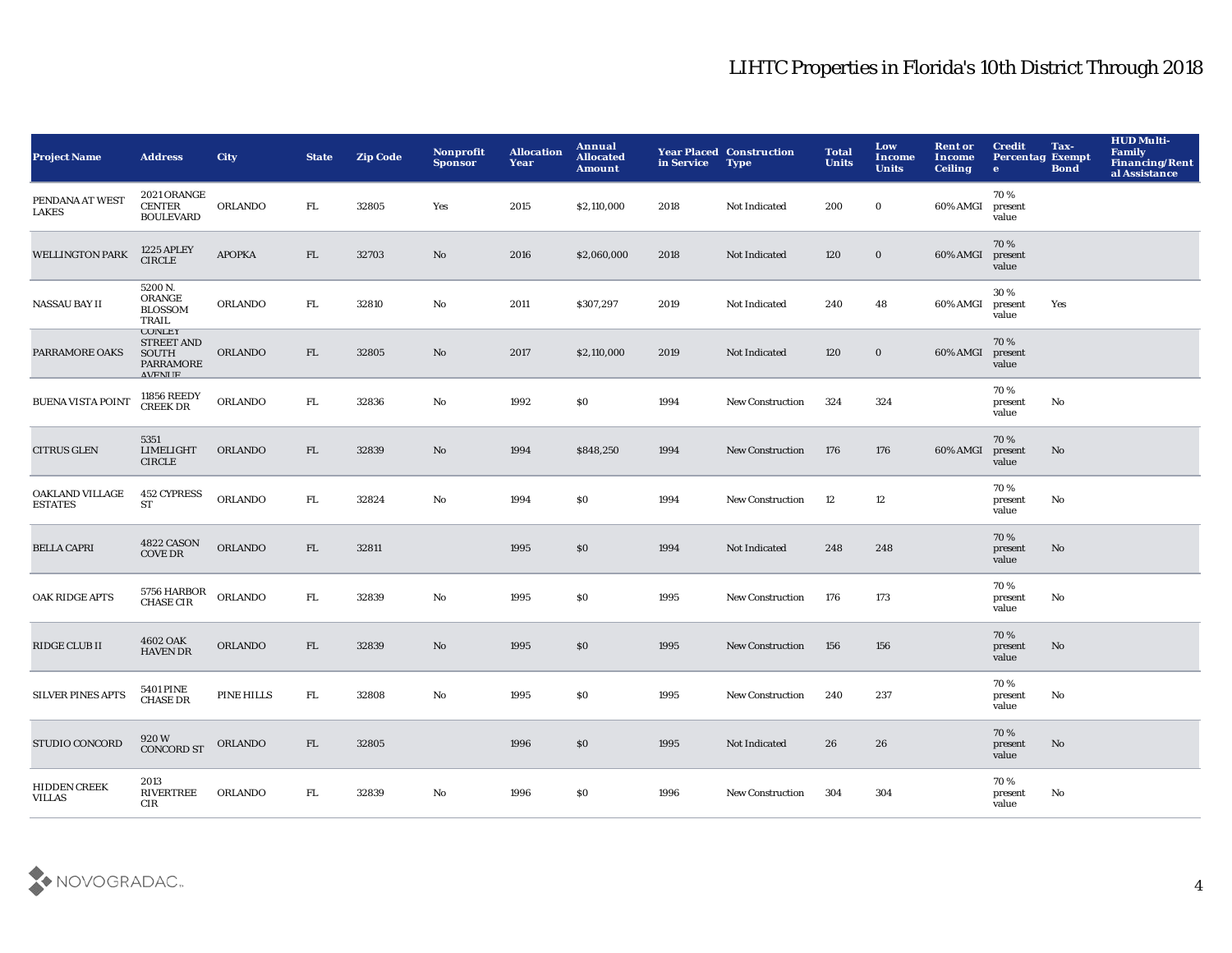| <b>Project Name</b>                               | <b>Address</b>                                                               | <b>City</b>              | <b>State</b> | <b>Zip Code</b> | Nonprofit<br><b>Sponsor</b> | <b>Allocation</b><br>Year | Annual<br><b>Allocated</b><br>Amount | in Service | <b>Year Placed Construction</b><br><b>Type</b> | <b>Total</b><br><b>Units</b> | Low<br>Income<br><b>Units</b> | <b>Rent or</b><br>Income<br><b>Ceiling</b> | <b>Credit</b><br><b>Percentag Exempt</b><br>$\bullet$ | Tax-<br><b>Bond</b> | <b>HUD Multi-</b><br>Family<br><b>Financing/Rent</b><br>al Assistance |
|---------------------------------------------------|------------------------------------------------------------------------------|--------------------------|--------------|-----------------|-----------------------------|---------------------------|--------------------------------------|------------|------------------------------------------------|------------------------------|-------------------------------|--------------------------------------------|-------------------------------------------------------|---------------------|-----------------------------------------------------------------------|
| WOODHILL                                          | 7201<br><b>WOODHILL</b><br>PARK DR                                           | <b>ORLANDO</b>           | FL           | 32818           | No                          | 1996                      | \$0                                  | 1996       | <b>New Construction</b>                        | 450                          | 450                           |                                            | 70%<br>present<br>value                               | No                  |                                                                       |
| <b>CITRUS GLEN II</b>                             | 5404<br><b>LIMELIGHT</b><br>CIR                                              | <b>ORLANDO</b>           | ${\rm FL}$   | 32839           | $\mathbf{No}$               | 2008                      | \$0                                  | 1997       | New Construction                               | 96                           | 96                            |                                            | 70%<br>present<br>value                               | $\mathbf{No}$       |                                                                       |
| <b>VILLAGE ON MERCY</b>                           | <b>MERCY DR</b><br>$\mathop{\rm AND}\nolimits$ NEW<br><b>HAMPSHIRE</b><br>ST | ORLANDO                  | FL           | 32808           | Yes                         | 2016                      | \$2,110,000                          | 2019       | Not Indicated                                  | 166                          | $\mathbf 0$                   | 60% AMGI                                   | 70%<br>present<br>value                               |                     |                                                                       |
| <b>WESTWOOD PARK</b>                              | 11037 LAGUNA ORLANDO<br>BAY DRIVE ORLANDO                                    |                          | FL.          | 32821           | No                          | 2016                      | \$1,164,676                          | 2019       | Not Indicated                                  | 178                          | $\bf{0}$                      | 60% AMGI                                   | 30%<br>present<br>value                               |                     |                                                                       |
| MAGNOLIA POINTE<br>(ORLANDO)                      | 1701 MERCY DR ORLANDO                                                        |                          | FL           | 32808           | No                          | 1998                      | \$0                                  | 1999       | <b>New Construction</b>                        | 168                          | 168                           |                                            | 70%<br>present<br>value                               | No                  |                                                                       |
| <b>METRO PLACE I</b>                              | 907 S<br><b>KIRKMAN RD</b>                                                   | <b>ORLANDO</b>           | FL.          | 32811           | No                          | 1997                      | \$0                                  | 1999       | <b>New Construction</b>                        | 288                          | 288                           |                                            | 70%<br>present<br>value                               | No                  |                                                                       |
| <b>METRO PLACE II</b>                             | 907 S<br><b>KIRKMAN RD</b>                                                   | <b>ORLANDO</b>           | FL           | 32811           | No                          | 1999                      | \$0                                  | 1999       | <b>New Construction</b>                        | 248                          | 224                           |                                            | 30 %<br>present<br>value                              | Yes                 |                                                                       |
| PARK AVENUE VILLAS 48 S PARK AVE WINTER GARDEN FL |                                                                              |                          |              | 34787           | No                          | 2000                      | \$0                                  | 1999       | Acquisition and<br>Rehab                       | 120                          | 118                           |                                            | <b>Both 30%</b><br>and 70%<br>present<br>value        | Yes                 |                                                                       |
| WATERBRIDGE APTS WATERBRIDG ORLANDO               | 11213 ISLE OF<br>Е                                                           |                          | FL           | 32837           | No                          | 2000                      | \$0                                  | 1999       | <b>New Construction</b>                        | 280                          | 279                           |                                            | <b>Both 30%</b><br>and 70%<br>present<br>value        | Yes                 |                                                                       |
| <b>WILLOW KEY</b>                                 | 5590 ARNOLD<br>PALMER DR                                                     | <b>ORLANDO</b>           | ${\rm FL}$   | 32811           | $\mathbf{No}$               | 2000                      | \$0                                  | 1999       | <b>New Construction</b>                        | 384                          | 384                           |                                            | 30%<br>present<br>value                               | Yes                 |                                                                       |
| <b>WILLOW LAKE</b>                                | 500 MONICA<br><b>ROSE DR</b>                                                 | <b>APOPKA</b>            | FL           | 32703           | No                          | 2000                      | \$0                                  | 1999       | <b>New Construction</b>                        | 428                          | 428                           |                                            | 30 %<br>present<br>value                              | Yes                 |                                                                       |
| <b>BUENA VISTA PLACE</b><br>$\mathbf{H}$          |                                                                              | 8825 BUENA PL WINDERMERE | <b>FL</b>    | 34786           | No                          | 2001                      | \$0                                  | 2000       | <b>New Construction</b>                        | 84                           | 84                            |                                            | 30%<br>present<br>value                               | Yes                 |                                                                       |
| <b>SEMINOLE RIDGE</b>                             | 2750<br>RENEGADE DR ORLANDO                                                  |                          | FL           | 32818           | No                          | 2000                      | \$0                                  | 2000       | <b>New Construction</b>                        | 240                          | 240                           |                                            | 30 %<br>present<br>value                              | Yes                 |                                                                       |

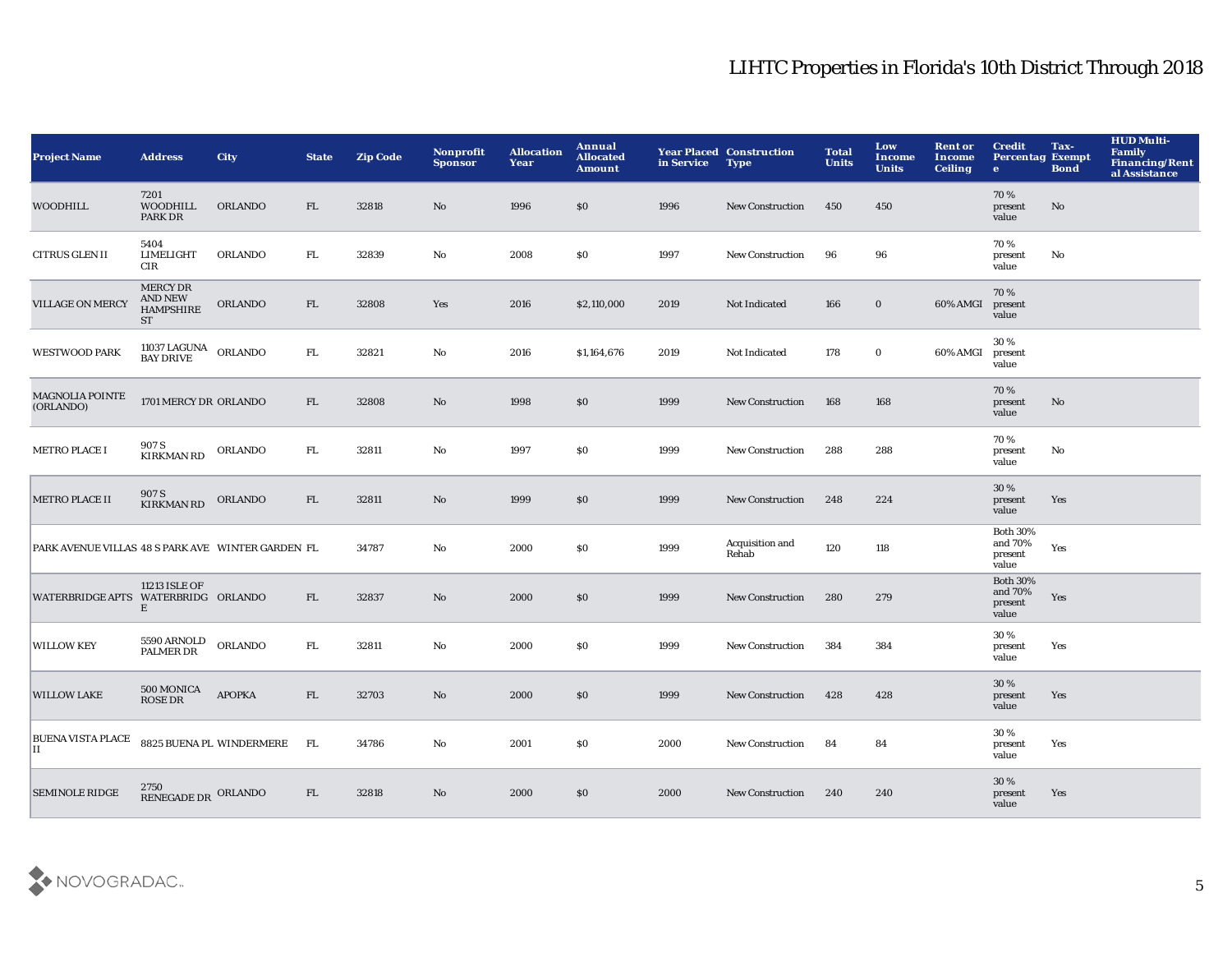| <b>Project Name</b>                                             | <b>Address</b>                                         | <b>City</b>    | <b>State</b> | <b>Zip Code</b> | Nonprofit<br><b>Sponsor</b> | <b>Allocation</b><br>Year | Annual<br><b>Allocated</b><br><b>Amount</b> | in Service | <b>Year Placed Construction</b><br><b>Type</b> | <b>Total</b><br><b>Units</b> | Low<br>Income<br><b>Units</b> | <b>Rent or</b><br>Income<br><b>Ceiling</b> | <b>Credit</b><br><b>Percentag Exempt</b><br>$\mathbf{e}$ | Tax-<br><b>Bond</b> | <b>HUD Multi-</b><br>Family<br>Financing/Rent<br>al Assistance |
|-----------------------------------------------------------------|--------------------------------------------------------|----------------|--------------|-----------------|-----------------------------|---------------------------|---------------------------------------------|------------|------------------------------------------------|------------------------------|-------------------------------|--------------------------------------------|----------------------------------------------------------|---------------------|----------------------------------------------------------------|
| <b>WESTBROOK APTS</b>                                           | 4932<br>EAGLESMERE ORLANDO<br>DR                       |                | FL           | 32819           | No                          | 1999                      | <b>SO</b>                                   | 2000       | <b>New Construction</b>                        | 234                          | 234                           |                                            | 30%<br>present<br>value                                  | Yes                 |                                                                |
| WOODRIDGE -<br><b>ORLANDO</b>                                   | 7351<br>WOODRIDGE ORLANDO<br>PARK DR                   |                | FL.          | 32818           | $\mathbf{No}$               | 1999                      | \$0                                         | 2000       | <b>New Construction</b>                        | 254                          | 254                           |                                            | 30%<br>present<br>value                                  | Yes                 |                                                                |
| <b>GRANDE POINTE</b>                                            | 1813 GRANDE<br>POINTE BLVD                             | <b>ORLANDO</b> | FL.          | 32839           | No                          | 2002                      | \$0                                         | 2001       | <b>New Construction</b>                        | 276                          | 274                           |                                            | 30%<br>present<br>value                                  | Yes                 |                                                                |
| <b>MYSTIC POINTE</b><br><b>PHASE II</b>                         | 10700 HOBBIT ORLANDO<br>CIR                            |                | FL.          | 32836           | $\mathbf{No}$               | 2001                      | \$0                                         | 2001       | <b>New Construction</b>                        | 265                          | 265                           |                                            | 30%<br>present<br>value                                  | Yes                 |                                                                |
| <b>SAND LAKE POINTE</b>                                         | <b>7539 SAND</b><br>LAKE POINTE ORLANDO<br><b>LOOP</b> |                | FL           | 32809           | No                          | 2002                      | \$0                                         | 2001       | <b>New Construction</b>                        | 312                          | 310                           |                                            | 70%<br>present<br>value                                  | No                  |                                                                |
| WEST POINTE VILLAS <sup>1207</sup> W POINTE WINTER GARDEN FL    |                                                        |                |              | 34787           | No                          | 2002                      | \$0                                         | 2001       | <b>New Construction</b>                        | 288                          | 286                           |                                            | 30%<br>present<br>value                                  | Yes                 |                                                                |
| <b>LANDON POINTE</b>                                            | 1705 GRANDE<br>POINTE BLVD                             | <b>ORLANDO</b> | FL.          | 32839           |                             | 2002                      | \$0                                         | 2001       | Not Indicated                                  | 276                          | 276                           |                                            | 30 %<br>present<br>value                                 | Yes                 |                                                                |
| <b>BRENTWOOD CLUB</b><br><b>ON MILLENIA</b><br><b>BOULEVARD</b> | 5000<br><b>MILLENIA</b><br><b>BLVD</b>                 | <b>ORLANDO</b> | FL.          | 32839           | No.                         | 2002                      | \$0                                         | 2002       | <b>New Construction</b>                        | 312                          | 312                           |                                            | 30%<br>present<br>value                                  | Yes                 |                                                                |
| <b>OAK GLEN</b>                                                 | <b>2012 MERCY</b><br>DR                                | <b>ORLANDO</b> | FL           | 32808           | No                          | 2002                      | <b>SO</b>                                   | 2002       | <b>New Construction</b>                        | 88                           | 79                            |                                            | 30%<br>present<br>value                                  | Yes                 |                                                                |
| <b>PINNACLE COVE</b>                                            | 13513 INLET LN ORLANDO                                 |                | FL.          | 32824           | No                          | 2002                      | \$0                                         | 2002       | <b>New Construction</b>                        | 420                          | 420                           |                                            | 70%<br>present<br>value                                  | No                  |                                                                |
| <b>GLENN ON MILLENIA IMILLENIA</b>                              | 5202<br><b>BLVD</b>                                    | <b>ORLANDO</b> | FL           | 32839           | No                          | 2001                      | <b>SO</b>                                   | 2002       | <b>New Construction</b>                        | 192                          | 173                           |                                            | 30%<br>present<br>value                                  | Yes                 |                                                                |
| <b>BERKSHIRE CLUB</b>                                           | 1921 STABLE<br><b>DR</b>                               | <b>ORLANDO</b> | FL.          | 32837           | No                          | 2003                      | \$0                                         | 2003       | <b>New Construction</b>                        | 288                          | 287                           |                                            | 70%<br>present<br>value                                  | No                  |                                                                |
| <b>CAMDEN CLUB</b>                                              | 4110 S RIO<br><b>GRANDE AVE</b>                        | <b>ORLANDO</b> | ${\rm FL}$   | 32839           | Yes                         | 2001                      | <b>SO</b>                                   | 2003       | Acquisition and<br>Rehab                       | 215                          | 214                           |                                            | 70%<br>present<br>value                                  | No                  |                                                                |

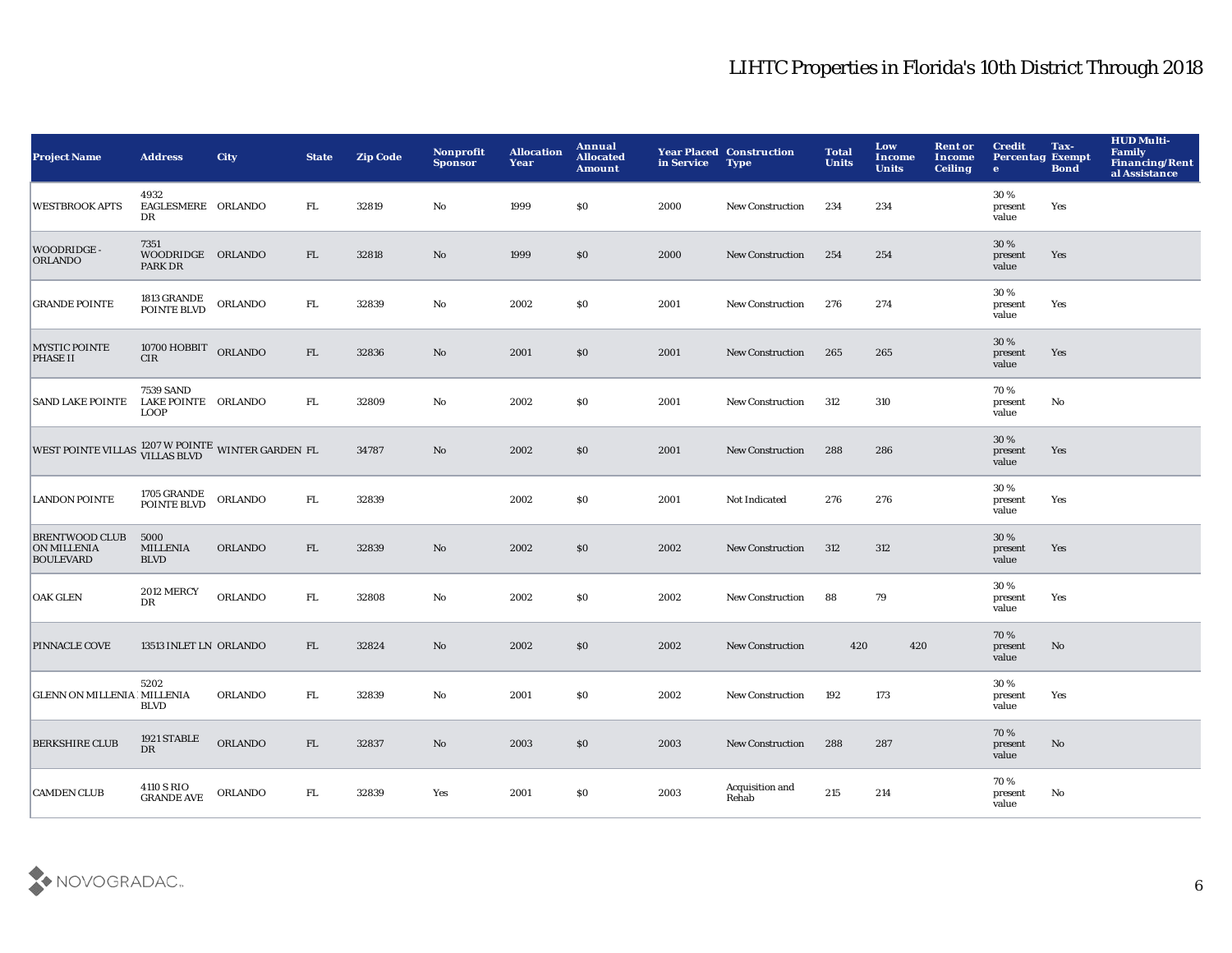| <b>Project Name</b>                                       | <b>Address</b>                             | <b>City</b>    | <b>State</b> | <b>Zip Code</b> | Nonprofit<br><b>Sponsor</b> | <b>Allocation</b><br><b>Year</b> | Annual<br><b>Allocated</b><br><b>Amount</b> | in Service | <b>Year Placed Construction</b><br><b>Type</b> | <b>Total</b><br><b>Units</b> | Low<br><b>Income</b><br><b>Units</b> | <b>Rent or</b><br>Income<br><b>Ceiling</b> | <b>Credit</b><br><b>Percentag Exempt</b><br>$\bullet$ | Tax-<br><b>Bond</b> | <b>HUD Multi-</b><br>Family<br>Financing/Rent<br>al Assistance |
|-----------------------------------------------------------|--------------------------------------------|----------------|--------------|-----------------|-----------------------------|----------------------------------|---------------------------------------------|------------|------------------------------------------------|------------------------------|--------------------------------------|--------------------------------------------|-------------------------------------------------------|---------------------|----------------------------------------------------------------|
| <b>LANDINGS ON</b><br><b>MILLENIA</b><br><b>BOULEVARD</b> | 5150 MILLENIA ORLANDO<br><b>BOULEVARD</b>  |                | ${\rm FL}$   | 32839           | $\mathbf{N}\mathbf{o}$      | 2003                             | \$566,512                                   | 2003       | <b>New Construction</b>                        | 336                          | 252                                  | 60% AMGI                                   | 30 %<br>present<br>value                              | Yes                 |                                                                |
| <b>CRESCENT CLUB</b>                                      | 4100 S. RIO<br>GRANDE<br><b>AVENUE</b>     | <b>ORLANDO</b> | FL           | 32839           | Yes                         | 2003                             | \$1,065,000                                 | 2003       | Not Indicated                                  | 215                          | 215                                  | 60% AMGI                                   | 70%<br>present<br>value                               | No                  |                                                                |
| CITY VIEW AT HUGHE: 595 W                                 |                                            | <b>ORLANDO</b> | FL.          | 32805           | No                          | 2002                             | \$0                                         | 2004       | <b>New Construction</b>                        | 266                          | 266                                  |                                            | 30%<br>present<br>value                               | Yes                 |                                                                |
| PINNACLE POINTE                                           | <b>13301 AMBER</b><br><b>LAKE BLVD</b>     | <b>ORLANDO</b> | FL           | 32824           | No                          | 2004                             | \$0                                         | 2004       | <b>New Construction</b>                        | 268                          | 268                                  |                                            | 30%<br>present<br>value                               | Yes                 |                                                                |
| <b>SILVER HILLS APTS</b>                                  | <b>2602 SILVER</b><br><b>HILLS DR</b>      | <b>ORLANDO</b> | FL.          | 32818           | $\mathbf{N}\mathbf{o}$      | 2005                             | \$0                                         | 2004       | <b>New Construction</b>                        | 272                          | 272                                  |                                            | 70 %<br>present<br>value                              | No                  |                                                                |
| SUMERSET HOUSING 1051 LEE RD                              |                                            | <b>ORLANDO</b> | FL           | 32810           | $\mathbf{No}$               | 2005                             | \$288,499                                   | 2004       | Acquisition and<br>Rehab                       | 148                          | 148                                  | 60% AMGI                                   | 30%<br>present<br>value                               | Yes                 |                                                                |
| <b>WELLESLEY</b>                                          | 8775<br>WELLESLEY<br><b>LAKE DR</b>        | <b>ORLANDO</b> | FL.          | 32818           | $\mathbf{N}\mathbf{o}$      | 2004                             | \$0                                         | 2004       | <b>New Construction</b>                        | 312                          | 312                                  |                                            | 30 %<br>present<br>value                              | Yes                 |                                                                |
| <b>BELLE ISLE</b>                                         | 4503 COVE DR BELLE ISLE                    |                | FL.          | 32812           | No                          | 2005                             | \$0                                         | 2005       | <b>New Construction</b>                        | 336                          | 252                                  |                                            | 70 %<br>present<br>value                              | No                  |                                                                |
| <b>CLARCONA GROVES</b>                                    | 5462<br><b>CLARCONA</b><br><b>KEY BLVD</b> | <b>ORLANDO</b> | FL           | 32810           | No                          | 2006                             | \$947,569                                   | 2006       | <b>New Construction</b>                        | 264                          | 264                                  | 60% AMGI                                   | 30%<br>present<br>value                               | Yes                 |                                                                |
| <b>COVENANT ON THE</b><br><b>LAKES SENIOR</b>             | 2212 S RIO<br><b>GRANDE AVE</b>            | <b>ORLANDO</b> | FL           | 32805           | Yes                         | 2007                             | \$754,893                                   | 2006       | <b>New Construction</b>                        | 122                          | 122                                  | 60% AMGI                                   | 70%<br>present<br>value                               | No                  |                                                                |
| <b>FOX HOLLOW</b>                                         | 3524 PRAIRIE<br><b>FOX LN</b>              | ORLANDO        | ${\rm FL}$   | 32812           | $\mathbf{N}\mathbf{o}$      | 1991                             | \$0                                         | 2006       | <b>New Construction</b>                        | 156                          | 156                                  |                                            | 70%<br>present<br>value                               | No                  |                                                                |
|                                                           |                                            |                |              |                 |                             |                                  |                                             |            |                                                |                              |                                      |                                            |                                                       |                     |                                                                |

89 Projects Reported \$28,180,396 17,737 16,168